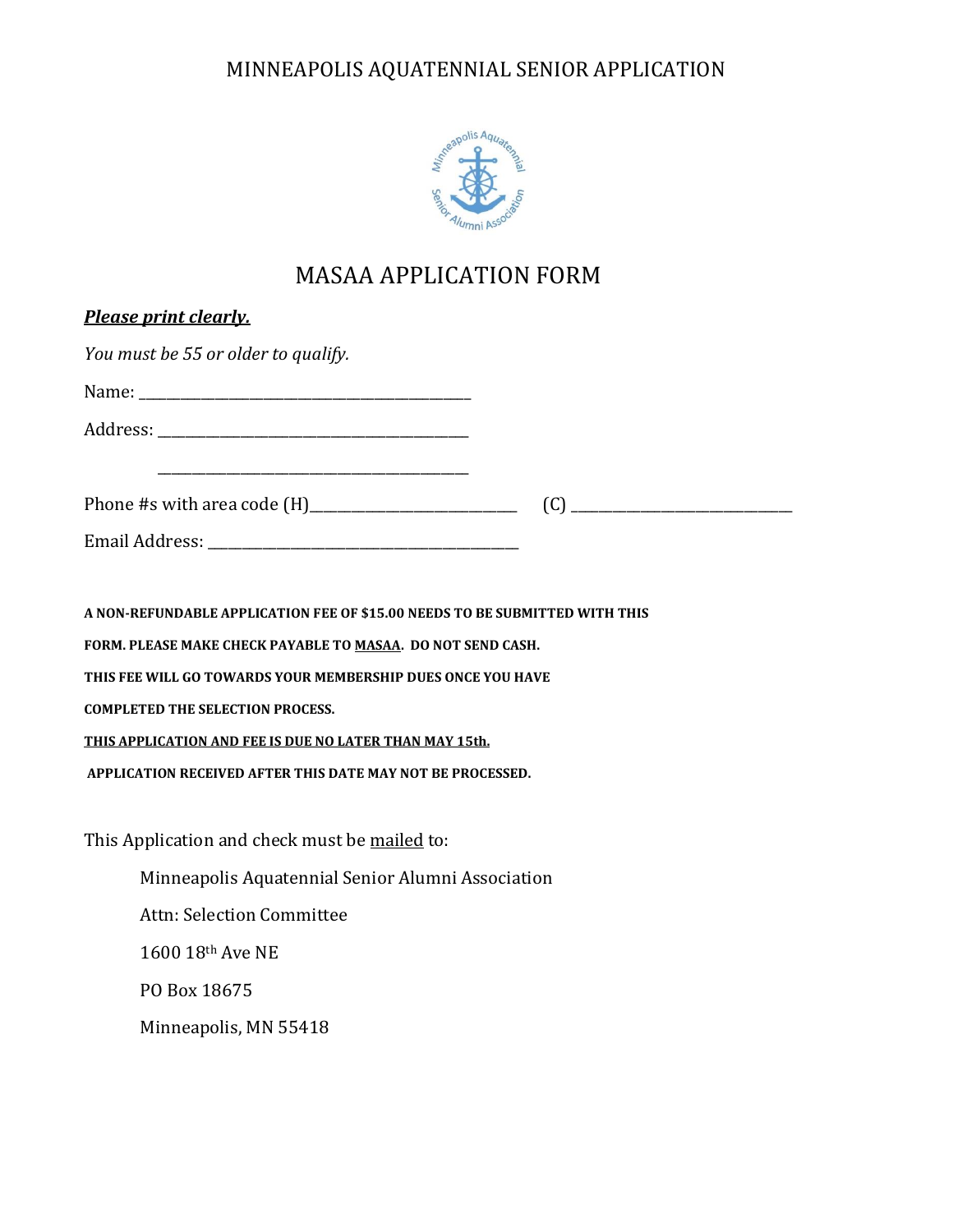*Please print clearly and complete all questions*.

|                                       | Medical Conditions: $\Box$ Allergies $\Box$ Dietary Needs $\Box$ Physical Mobility Issues |            |
|---------------------------------------|-------------------------------------------------------------------------------------------|------------|
|                                       | $\Box$ Medical Alert Card (These will be discussed further in the interview)              |            |
| References other than family members: |                                                                                           |            |
| <b>Name</b>                           | Relationship                                                                              | # of Years |
| Phone# / Address/ Email               |                                                                                           |            |
| <b>Name</b>                           | Relationship                                                                              | # of Years |
| Phone # / Address / Email             |                                                                                           |            |
|                                       | Name and phone # of Person/s who may have recommended you to apply.                       |            |

### **Convictions:**

Have you ever pled guilty or no contest to, or been convicted of, a felony or crime of moral turpitude?  $\Box$  YES  $\Box$  NO

\_\_\_\_\_\_\_\_\_\_\_\_\_\_\_\_\_\_\_\_\_\_\_\_\_\_\_\_\_\_\_\_\_\_\_\_\_\_\_\_\_\_\_\_\_\_\_\_\_\_\_\_\_\_\_\_\_\_\_\_\_\_\_\_\_\_\_\_\_\_\_\_\_\_\_\_\_\_\_\_\_\_\_\_\_\_\_\_\_\_\_\_\_\_\_\_\_ \_\_\_\_\_\_\_\_\_\_\_\_\_\_\_\_\_\_\_\_\_\_\_\_\_\_\_\_\_\_\_\_\_\_\_\_\_\_\_\_\_\_\_\_\_\_\_\_\_\_\_\_\_\_\_\_\_\_\_\_\_\_\_\_\_\_\_\_\_\_\_\_\_\_\_\_\_\_\_\_\_\_\_\_\_\_\_\_\_\_\_\_\_\_\_\_\_

Have you ever been convicted of an alcohol-related driving offense?  $\Box$  YES  $\Box$  NO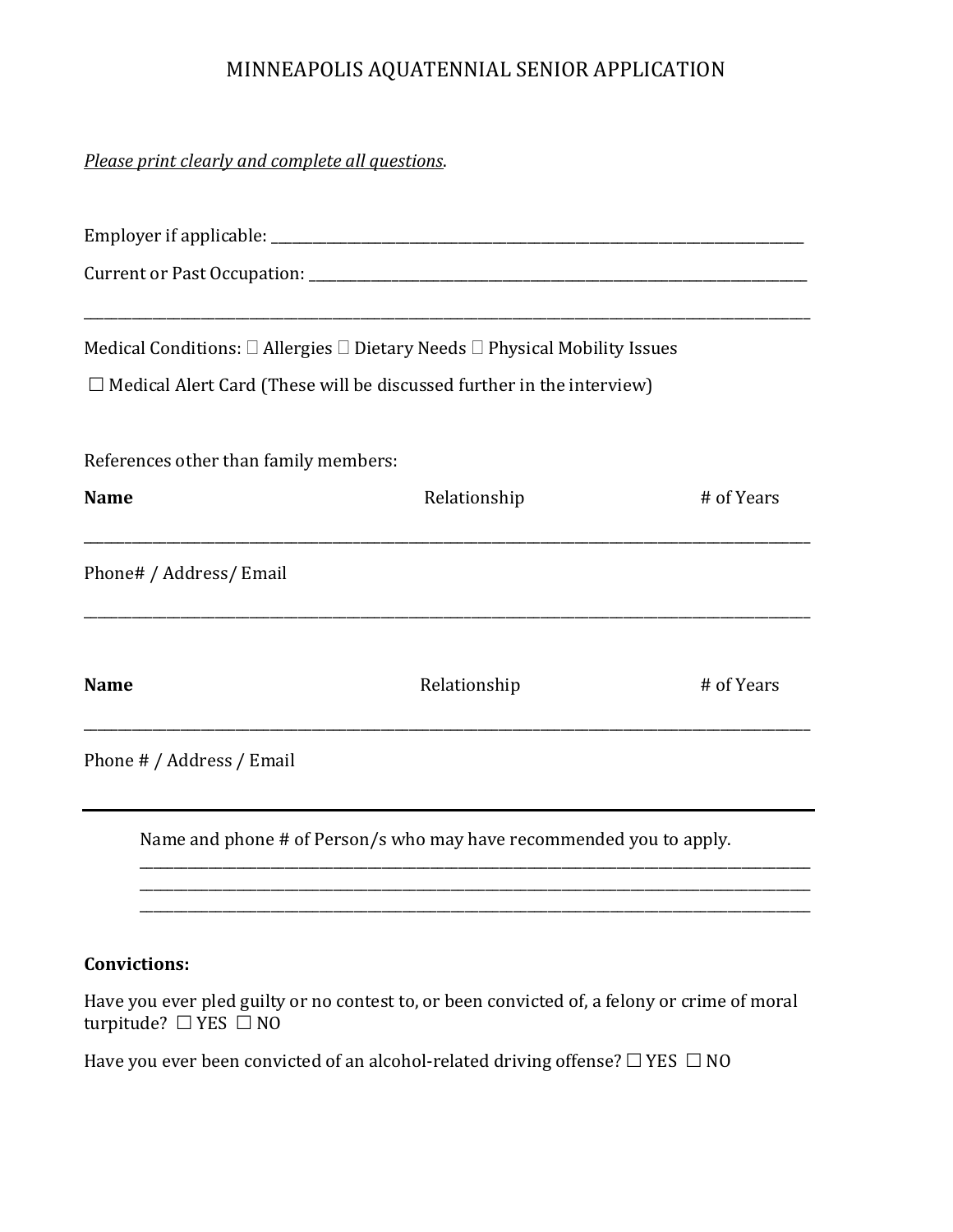Have you ever been held liable for civil penalties or damages involving sexual or physical abuse of children/adults?  $\Box$  YES  $\Box$  NO

\_\_\_\_\_\_\_\_\_\_\_\_\_\_\_\_\_\_\_\_\_\_\_\_\_\_\_\_\_\_\_\_\_\_\_\_\_\_\_\_\_\_\_\_\_\_\_\_\_\_\_\_\_\_\_\_\_\_\_\_\_\_\_\_\_\_\_\_\_\_\_\_\_\_\_\_\_\_\_\_\_\_\_\_\_\_\_\_\_\_\_\_\_\_\_\_\_\_\_\_\_\_\_\_\_ \_\_\_\_\_\_\_\_\_\_\_\_\_\_\_\_\_\_\_\_\_\_\_\_\_\_\_\_\_\_\_\_\_\_\_\_\_\_\_\_\_\_\_\_\_\_\_\_\_\_\_\_\_\_\_\_\_\_\_\_\_\_\_\_\_\_\_\_\_\_\_\_\_\_\_\_\_\_\_\_\_\_\_\_\_\_\_\_\_\_\_\_\_\_\_\_\_\_\_\_\_\_\_\_\_ \_\_\_\_\_\_\_\_\_\_\_\_\_\_\_\_\_\_\_\_\_\_\_\_\_\_\_\_\_\_\_\_\_\_\_\_\_\_\_\_\_\_\_\_\_\_\_\_\_\_\_\_\_\_\_\_\_\_\_\_\_\_\_\_\_\_\_\_\_\_\_\_\_\_\_\_\_\_\_\_\_\_\_\_\_\_\_\_\_\_\_\_\_\_\_\_\_\_\_\_\_\_\_\_\_ \_\_\_\_\_\_\_\_\_\_\_\_\_\_\_\_\_\_\_\_\_\_\_\_\_\_\_\_\_\_\_\_\_\_\_\_\_\_\_\_\_\_\_\_\_\_\_\_\_\_\_\_\_\_\_\_\_\_\_\_\_\_\_\_\_\_\_\_\_\_\_\_\_\_\_\_\_\_\_\_\_\_\_\_\_\_\_\_\_\_\_\_\_\_\_\_\_\_\_\_\_\_\_\_\_

If you answered YES to any of the above questions please provide further information below:

**The information provided above is true and accurate.**

Signature: \_\_\_\_\_\_\_\_\_\_\_\_\_\_\_\_\_\_\_\_\_\_\_\_\_\_\_\_\_\_\_\_\_\_\_\_\_\_\_\_\_\_\_\_\_ Date: \_\_\_\_\_\_\_\_\_\_\_\_\_\_\_\_\_\_\_\_\_\_\_\_\_\_\_\_\_

*Authorization:*

*I authorize the Minneapolis Aquatennial Senior Alumni Association to conduct a background check (to include Driving and Criminal History) to aid in the evaluation of individuals applying for a position within our association and to supply any additional information as requested.*

*Information obtained will remain confidential and will only be used to assist in our selection process. To complete the Background check, we need the following information.*

*Legal Name (Please print): \_\_\_\_\_\_\_\_\_\_\_\_\_\_\_\_\_\_\_\_\_\_\_\_\_\_\_\_\_\_\_\_\_\_\_\_\_\_\_\_\_\_\_\_\_\_\_\_\_\_\_*

*Date of Birth: \_\_\_\_\_\_/\_\_\_\_\_\_/\_\_\_\_\_\_\_\_\_\_*

*Driver's License Number: \_\_\_\_\_\_\_\_\_\_\_\_\_\_\_\_\_\_\_\_\_\_\_\_\_\_\_\_\_\_\_\_\_\_\_\_\_*

Signature of approval: \_\_\_\_\_\_\_\_\_\_\_\_\_\_\_\_\_\_\_\_\_\_\_\_\_\_\_\_\_\_\_\_\_\_\_\_\_\_ Date: \_\_\_\_\_\_\_\_\_\_\_\_\_\_\_\_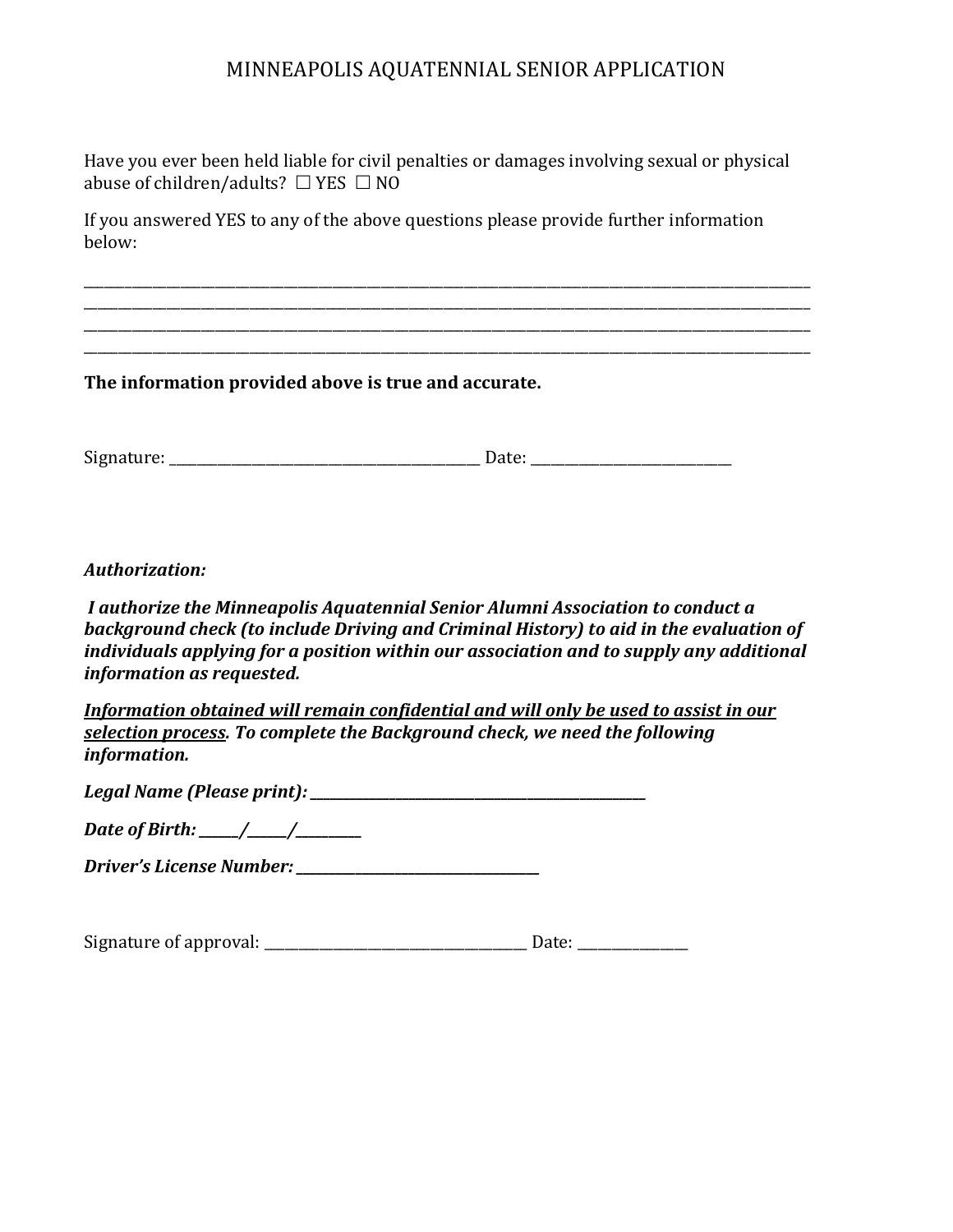|  |  | Please provide the following additional information: |
|--|--|------------------------------------------------------|
|--|--|------------------------------------------------------|

| Job experiences & Responsibilities:<br><u> 1989 - Jan James James James James James James James James James James James James James James James James J</u> |
|-------------------------------------------------------------------------------------------------------------------------------------------------------------|
|                                                                                                                                                             |
|                                                                                                                                                             |
|                                                                                                                                                             |
|                                                                                                                                                             |
|                                                                                                                                                             |
|                                                                                                                                                             |
|                                                                                                                                                             |
|                                                                                                                                                             |
|                                                                                                                                                             |
|                                                                                                                                                             |
|                                                                                                                                                             |
|                                                                                                                                                             |
|                                                                                                                                                             |

Personal Biography: Please write a personal Biography 4 to 5 sentences, which may be used in all programs and introduction of you. Please write legibly and think about what makes it unique to you and your experiences. Things you may want to consider are: work, education, achievements, family and interests. Please author on a separate sheet of paper.

The information provided is true and accurate.

| Signature: |  |
|------------|--|
|------------|--|

AGAIN, APPLICATION AND FEE ARE DUE NO LATER THAN MAY 15th. APPLICATIONS RECEIVED AFTER THIS DATE MAY NOT BE PROCESSED.